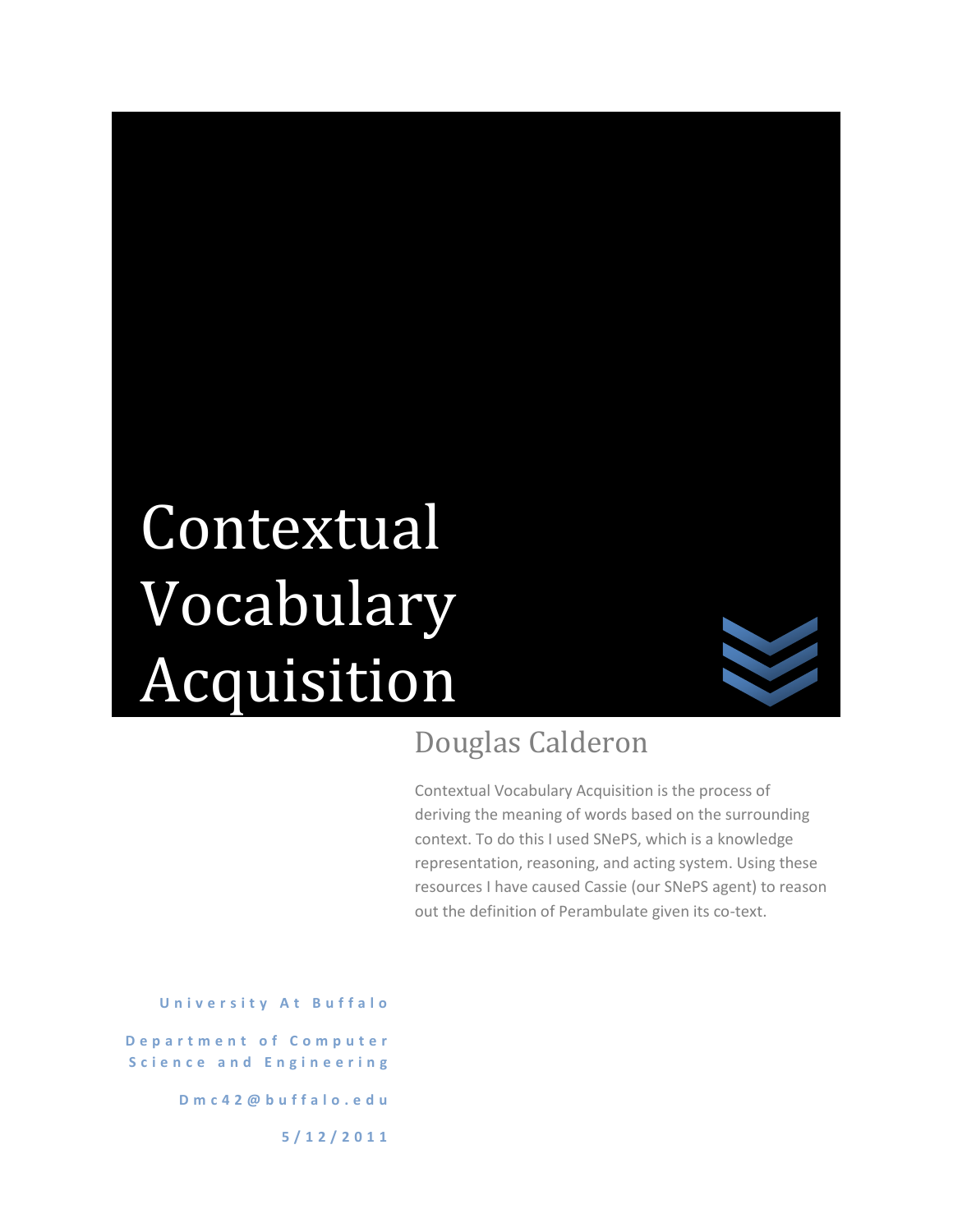The Contextual Vocabulary Acquisition project is an attempt at combining many fields of expertise towards the common goal of deriving a meaning of a word given its context. This most directly has applications in developmental education. You would expect a student learning their first language to not understand a great many words. Teaching CVA can greatly increase the rate at which a child is able to attain new words and expand their vocabulary. This also has applications in learning English (or any other language) as a second language, as there will also probably be many words that are unknown to the reader, which they can then reason out using CVA.

SNePS is a knowledge representation, reasoning, and acting system that I use as the main tool to get Cassie (the SNePS agent) to attain the meaning of an unknown word. The application layer that I used to build the SNePS network is called SNePSUL, which is a syntax that isn't quite first order logic (which SNePSLOG imitates), but more of an attempt at a very simple level of English language.

My goal was to get Cassie to derive the meaning of the word Perambulate given the following Passage.

"Katharine would calculate that she had never known her write for more than ten minutes at a time. Ideas came to her chiefly when she was in motion. She liked to **perambulate** the room with a duster in her hand, with which she stopped to polish the backs of already lustrous books, musing and romancing as she did so. Suddenly the right phrase or the penetrating point of view would suggest itself, and she would drop her duster and write ecstatically for a few breathless moments; and then the mood would pass away, and the duster would be sought for, and the old books polished again."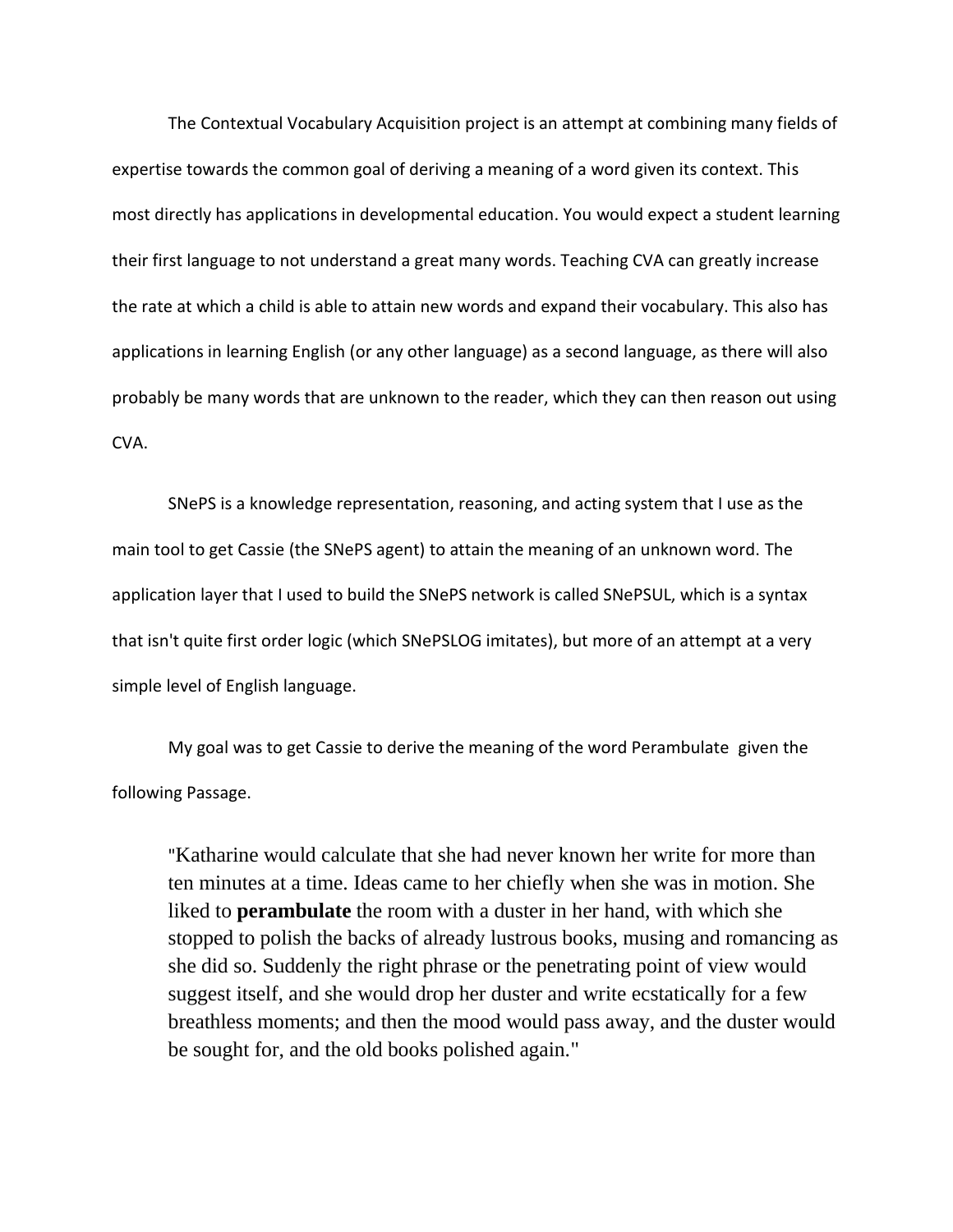This passage obviously contains a plethora of information that, in the more superficial initial application I did not use. The goal of CVA as stated earlier is to develop algorithms that can be used to help teach humans, so I interviewed a few test subjects that did not know what the word perambulate meant to see what information within the passage they found necessary to surmising a reasonable definition for perambulate. While all of my informants had fairly different ways of going about discerning the meaning of perambulate, they all came up with the same general idea, and I decided that is what I would get Cassie to imitate. After digging through the minds of my informants, I had scraped out the background knowledge that they had needed in order to make an accurate assumption of the meaning of the unknown word. There were also many additional clues in the text that could also be used, and I will go into more detail on that later in this report.

The primary background knowledge was distilled down into two main applicable rules for Cassie to relate to. The first being that if the unknown word is a verb, which in this case you can reasonably say it is, and she is doing another verb, then you can assume that the two verbs are related and possible have a subclass-superclass relation. Now this is by no means an infallible truth, however it is how us humans would think, and we are not cold logical creatures. This rule states that if some object (variable a) does the act of variable b, and b is an unknown item, and if the same object (a) does another act (variable c). Then variable B is a subclass of variable C. This rule is given to Cassie in the following SNePSUL command.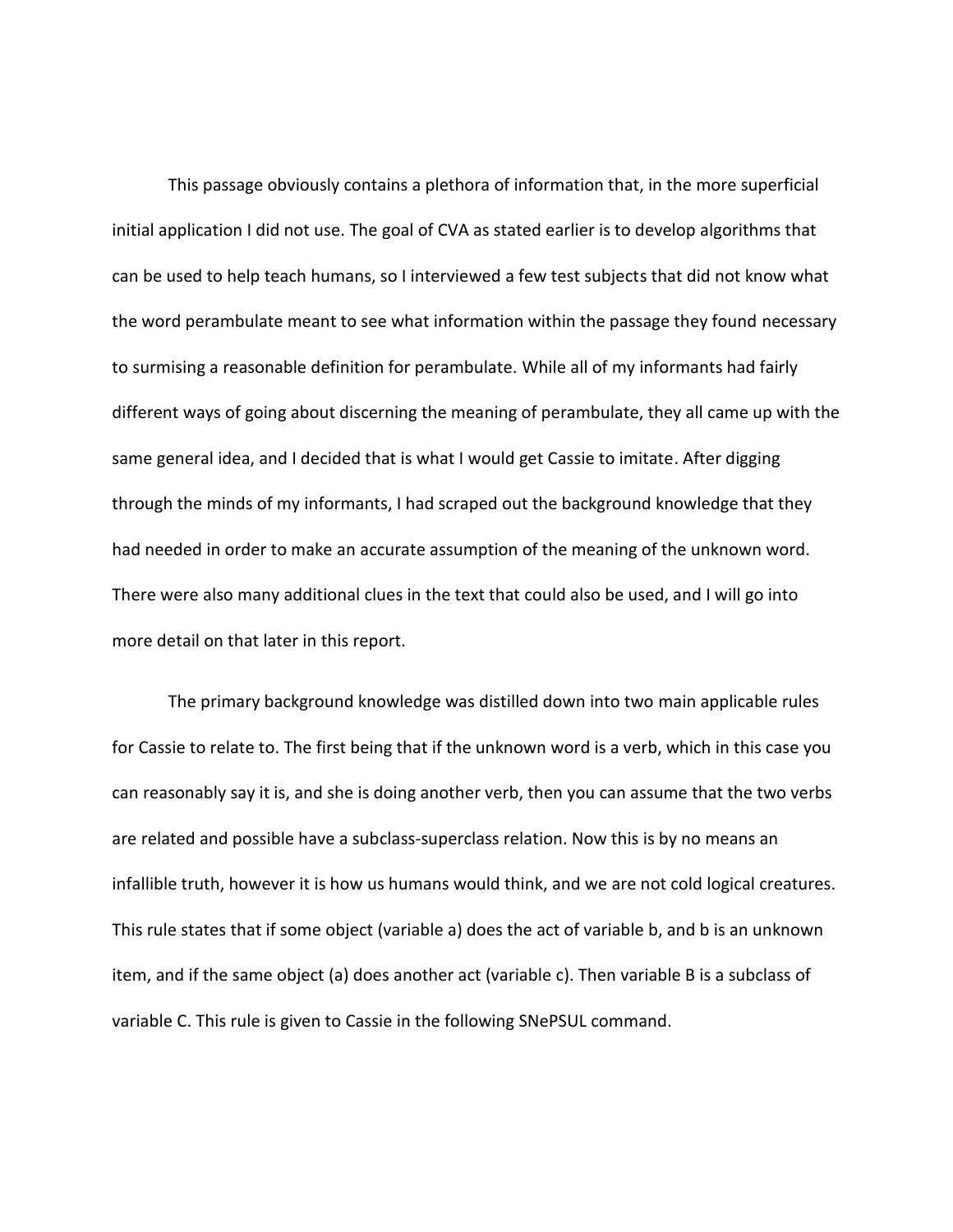(describe (assert forall (\$a \$b \$c)

&ant ((build agent \*a act (build action \*b))

(build member \*b class (build lex "unknown"))

(build agent \*a act (build action \*c)))

cq (build superclass \*c subclass \*b)))

Which results in a node structure that looks like this.



The second piece of background knowledge that my informants required is more of a decryption of a nuance of English that Cassie would obviously not understand intrinsically. So like all non native English speakers, I had to break it down into more hard and fast rules. In the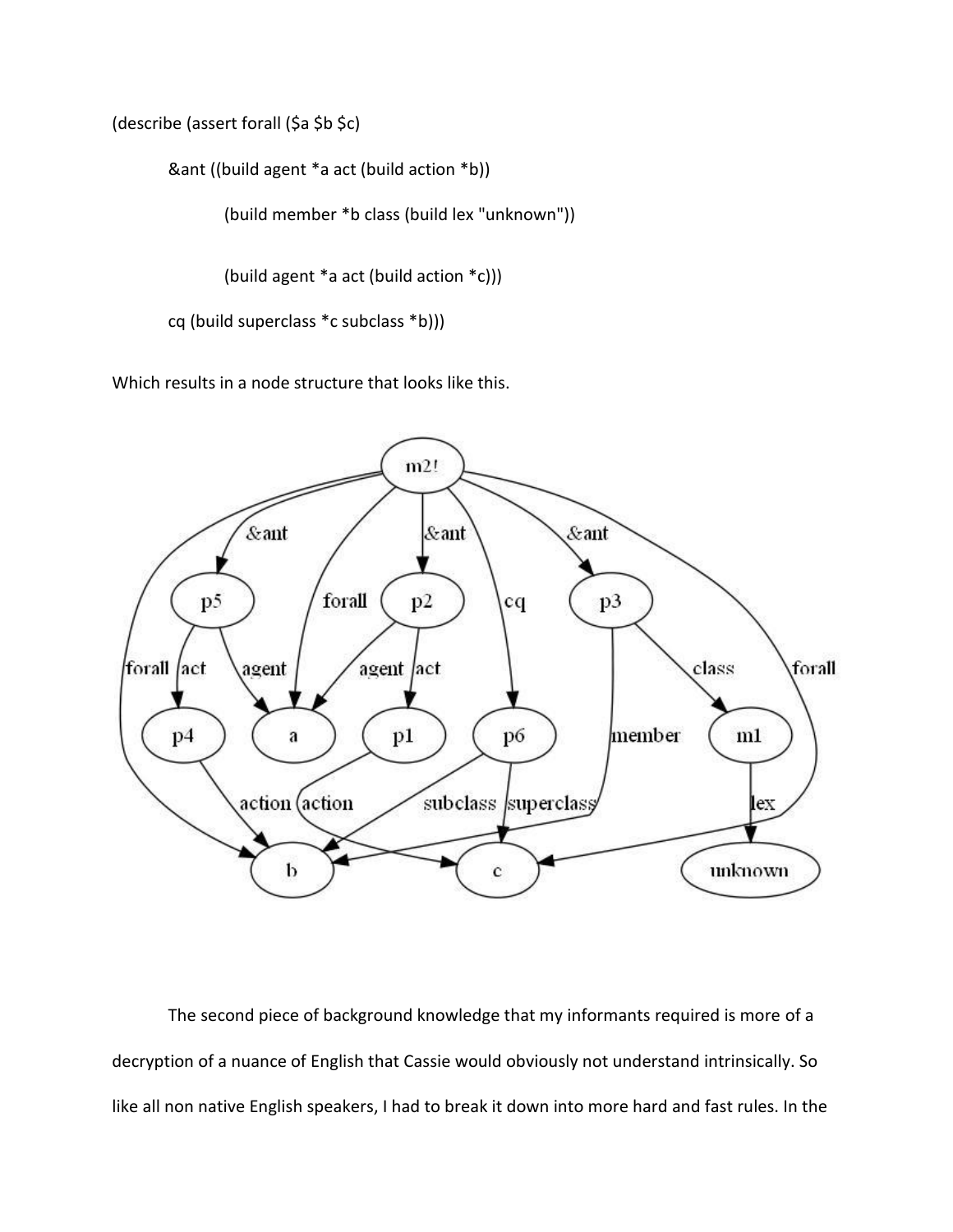passage, it is said that "Suddenly the right phrase or penetrating point of view would suggest itself", which in order to relate to the earlier relation of "Ideas came to her chiefly while she was in motion" means that we need to say that the first phrase is a way of representing a person getting an idea. Essentially, the rule states that if the right phrase presents itself to some object (e), then variable e gets an idea. This is represented to Cassie in the following way.

(describe (assert forall (\$e)

ant (build agent (build lex "right phrase")

act (build action (build lex "presents itself")) object \*e)

cq (build object1 \*e rel (build lex "gets") object2 (build lex "idea"))))

Which in Cassie's brain looks like this.

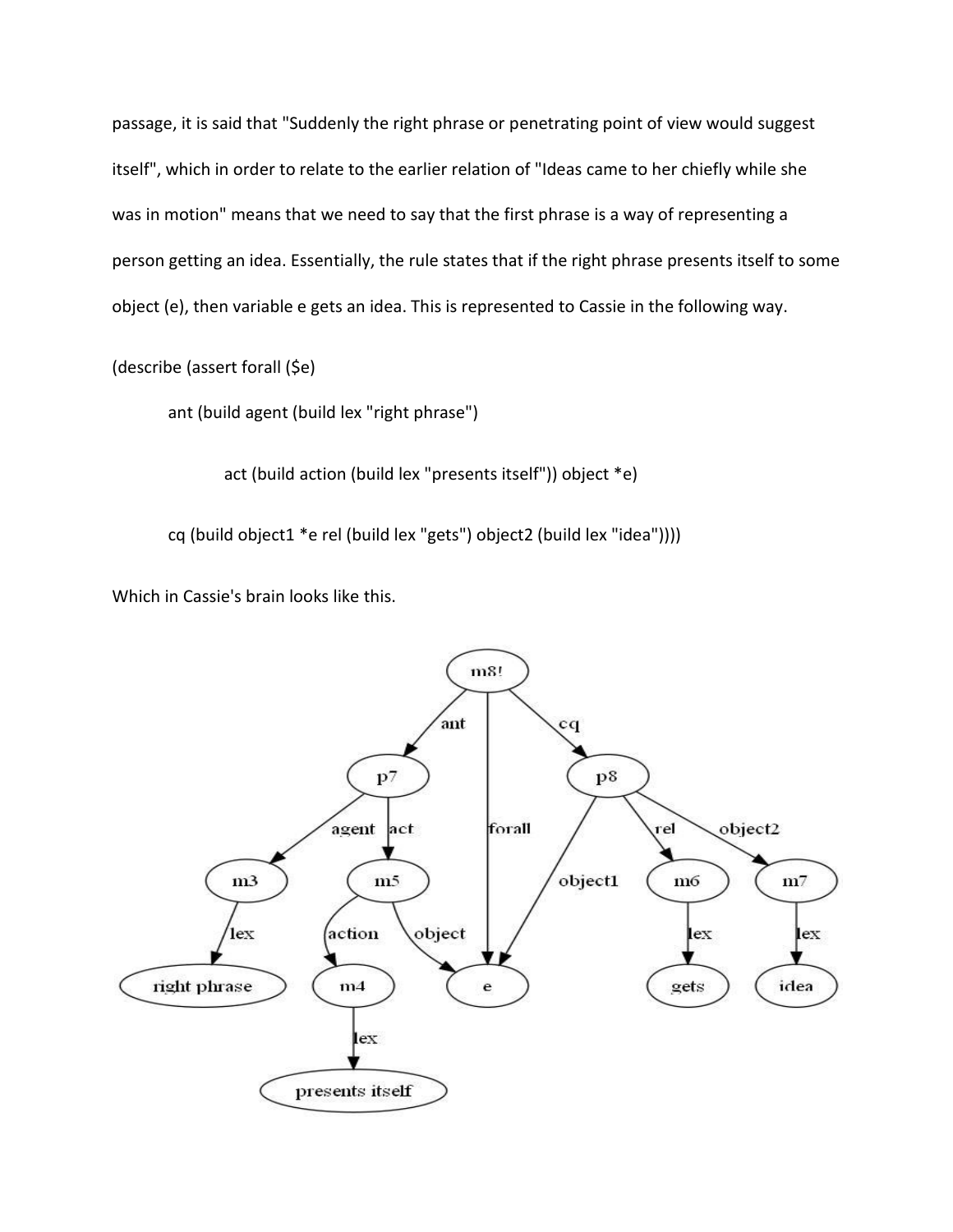From here on out, the information represented added into Cassie is all from data gathered in the passage. First and foremost we need to tell Cassie who Katharine is, which we will then use as the object of most of the further deductions. This is just to say that there is a node in her mind that represents the object Katharine. This is done by the SNePSUL command:

(describe (add object #k proper-name (build lex "Katharine")))

Which allows me to reference Katharine by the \*k base node. This appears in her had simply as:



Afterwards we read that ideas come to Katharine if she is moving. The significant rule we can draw from this is that if Katharine got an idea, the she is moving. In Cassie's terms the rule states that for a variable x, if x gets an idea, and x's proper name is Katharine, then x is moving. This is relayed to Cassie as follows.

(describe (add forall \$x

&ant ((build object1 \*x rel (build lex "gets") object2 (build lex "idea"))

(build object \*x proper-name (build lex "Katharine")))

cq (build agent \*x act (build action (build lex "moving")))))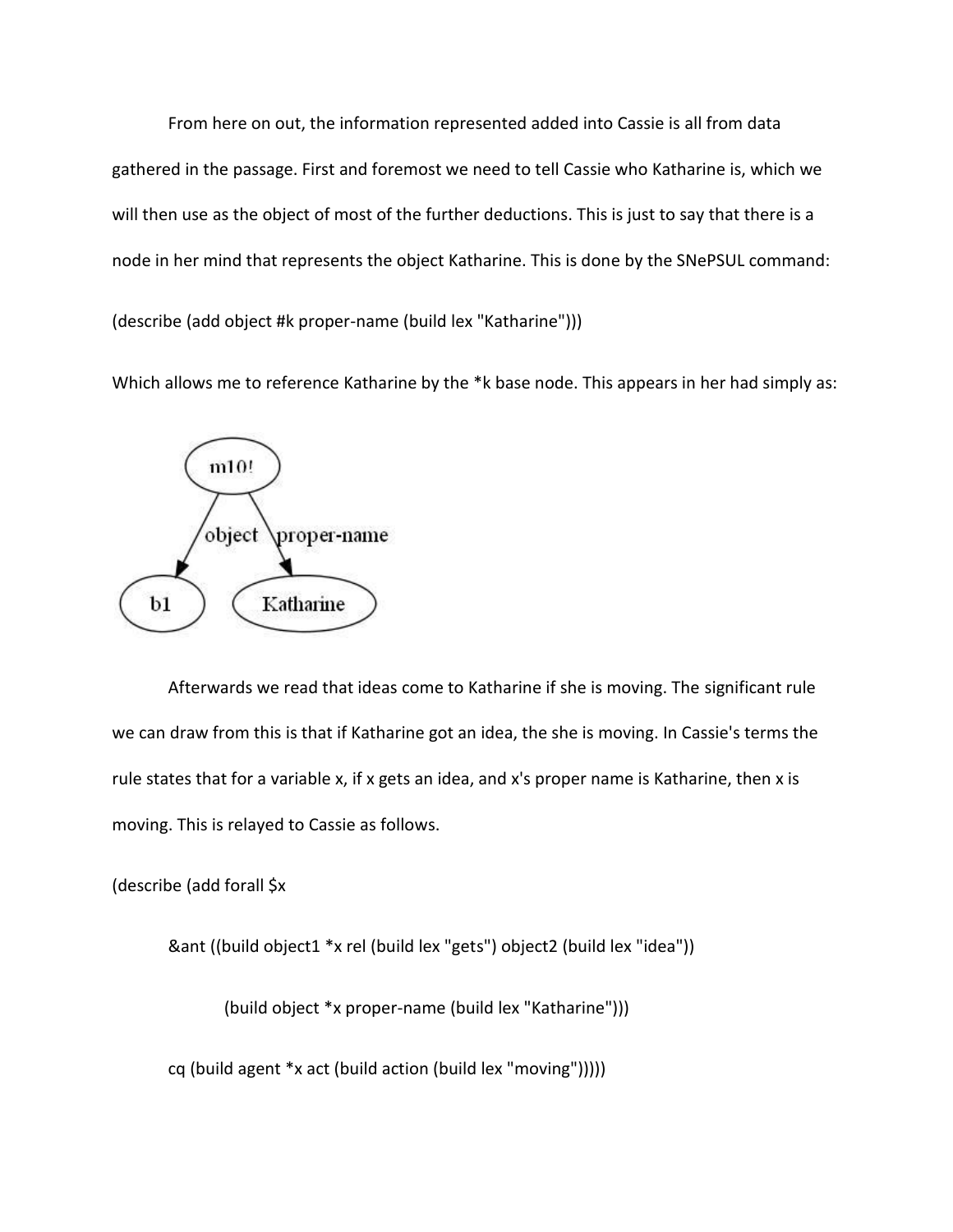This appears like so in Cassie's mind:



After this, we read the word perambulate, which we want to designate as unknown. This is a more invasive way of stating that a word is unknown, if this were implemented in a much larger semantic network, Cassie would be able to read the word "perambulate" and then search her memory for the word, and if she does not have a definition of it, then determine that it is unknown and work from there. We simply state that the word perambulate belongs to the class of unknown things in this manner.

(describe (add member (build lex "perambulate") class (build lex "unknown")))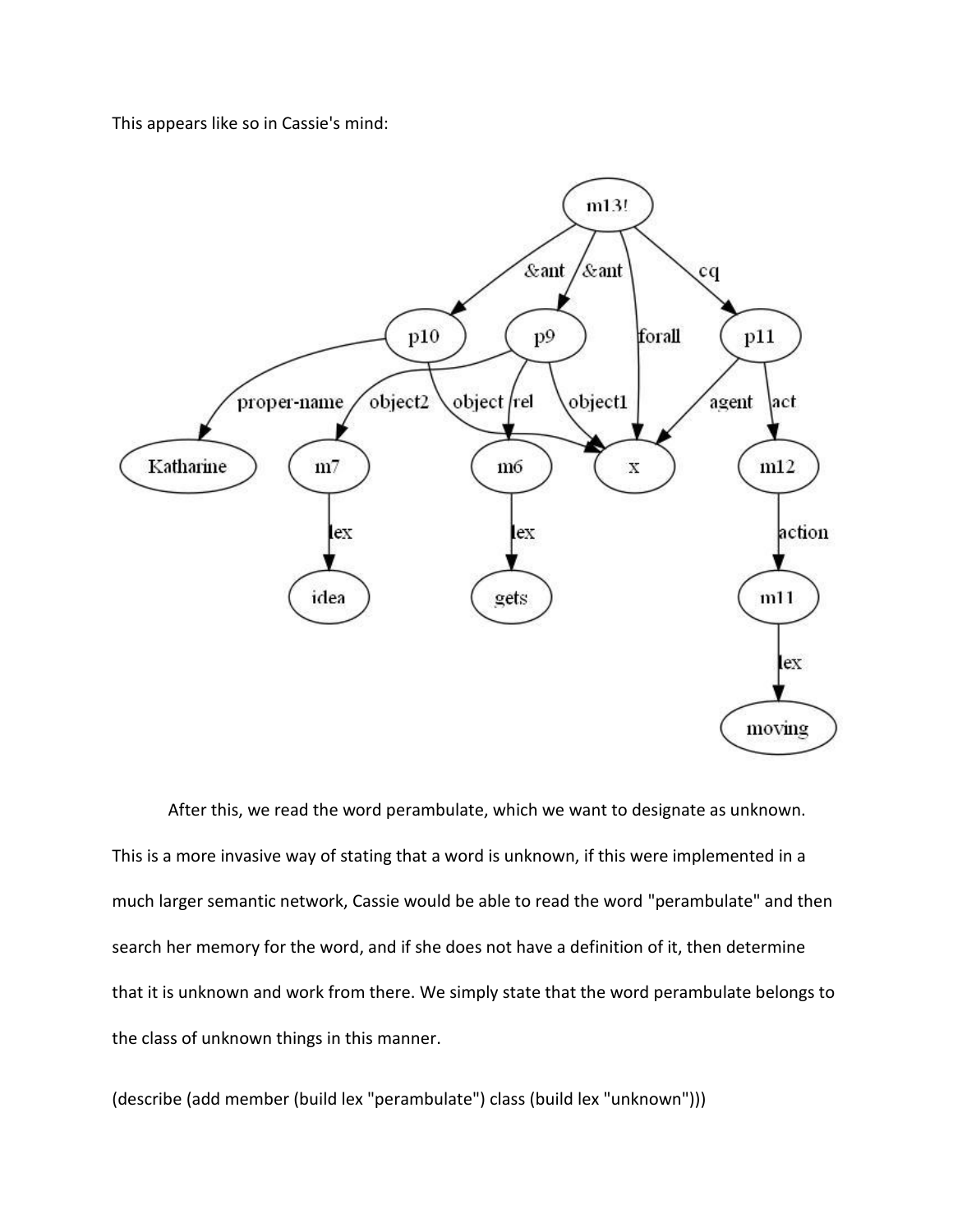This proposition looks like this in Cassie's mind:



After this we are told that Katharine perambulates, so we must represent this to Cassie in a simple agent act action case-frame.

(describe (add agent \*k act (build action (build lex "perambulate"))))

Which appears in Cassie's mind like this:

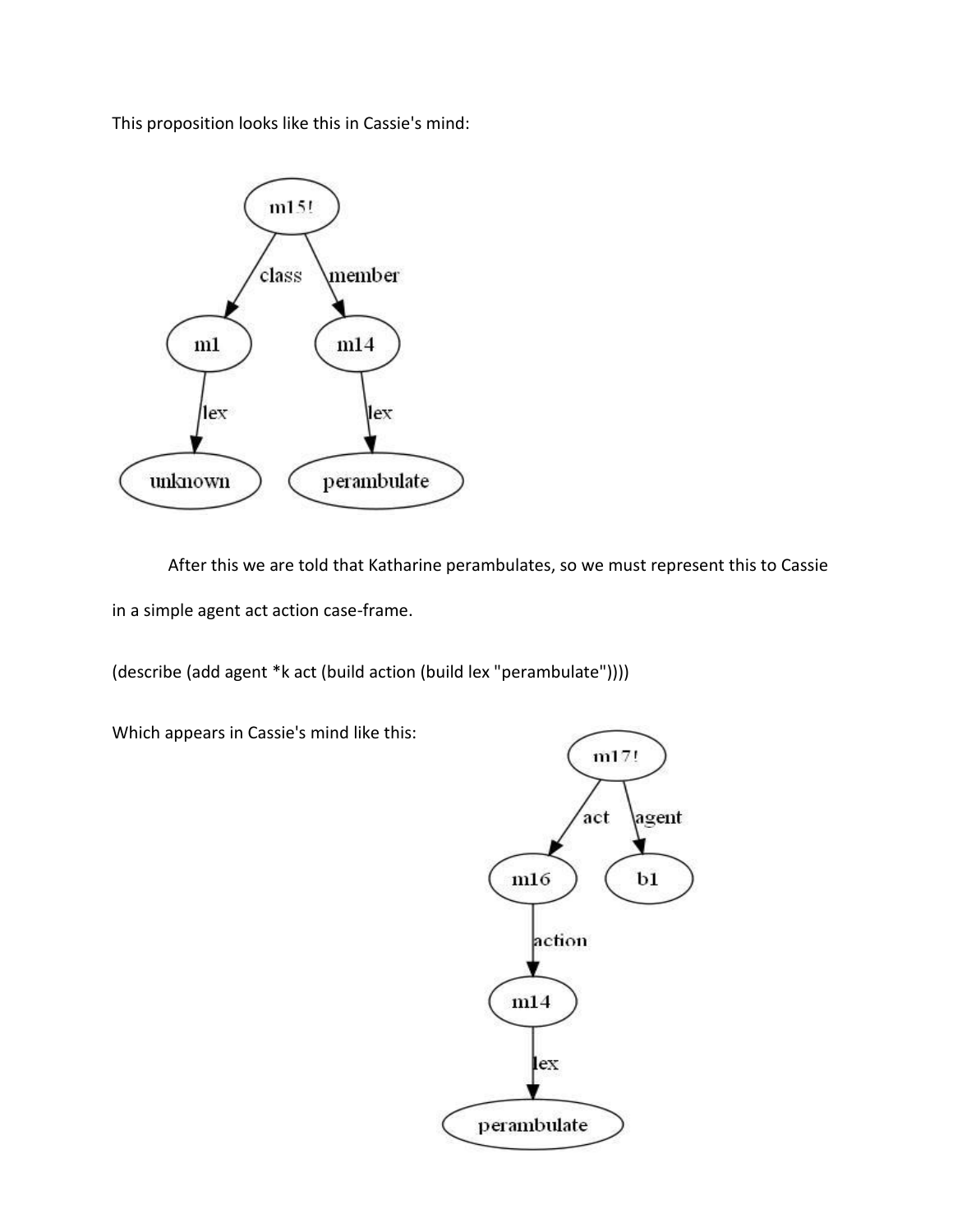Lastly, there is the statement that the right phrase presents itself to Katharine, this is done via the SNePSUL command:

(describe (add agent (build lex "right phrase")

act (build action (build lex "presents itself")) object \*k))

This appears like this in Cassie's mind:



However, at the same time as this is put in, Cassie take this information and many of the previously instantiated rules fire. One realizing that because the right phrase presented itself, to some object, in this case Katharine, then Katharine gets an idea. After that, the rule fires that if Katharine gets an idea, then she is moving.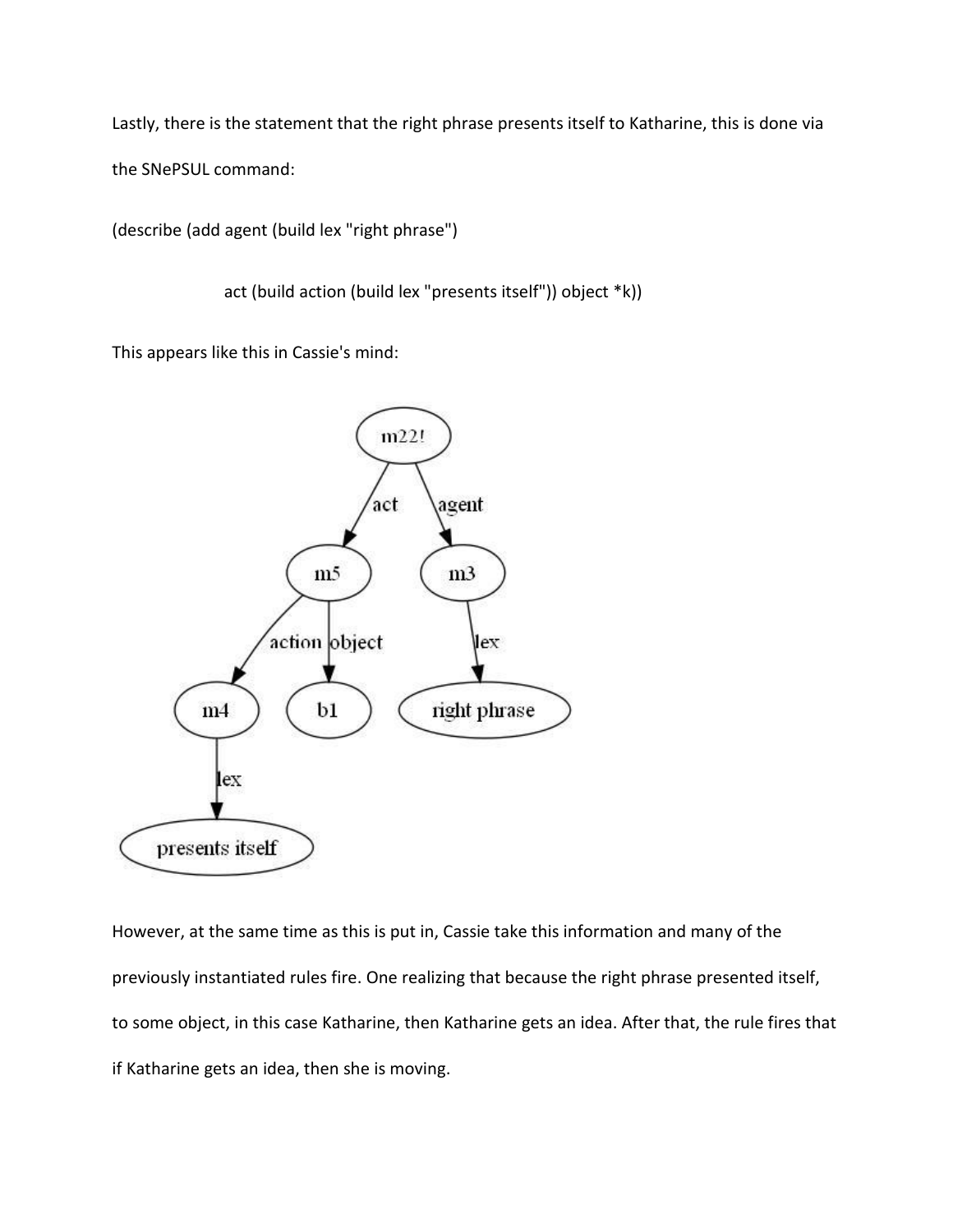These two deductions appear in Cassie's head as:



Given all of these new connections, the last rule fires, stating that because Katharine is perambulating, and perambulate is unknown, and Katharine is also moving, then perambulate is a subclass of moving.

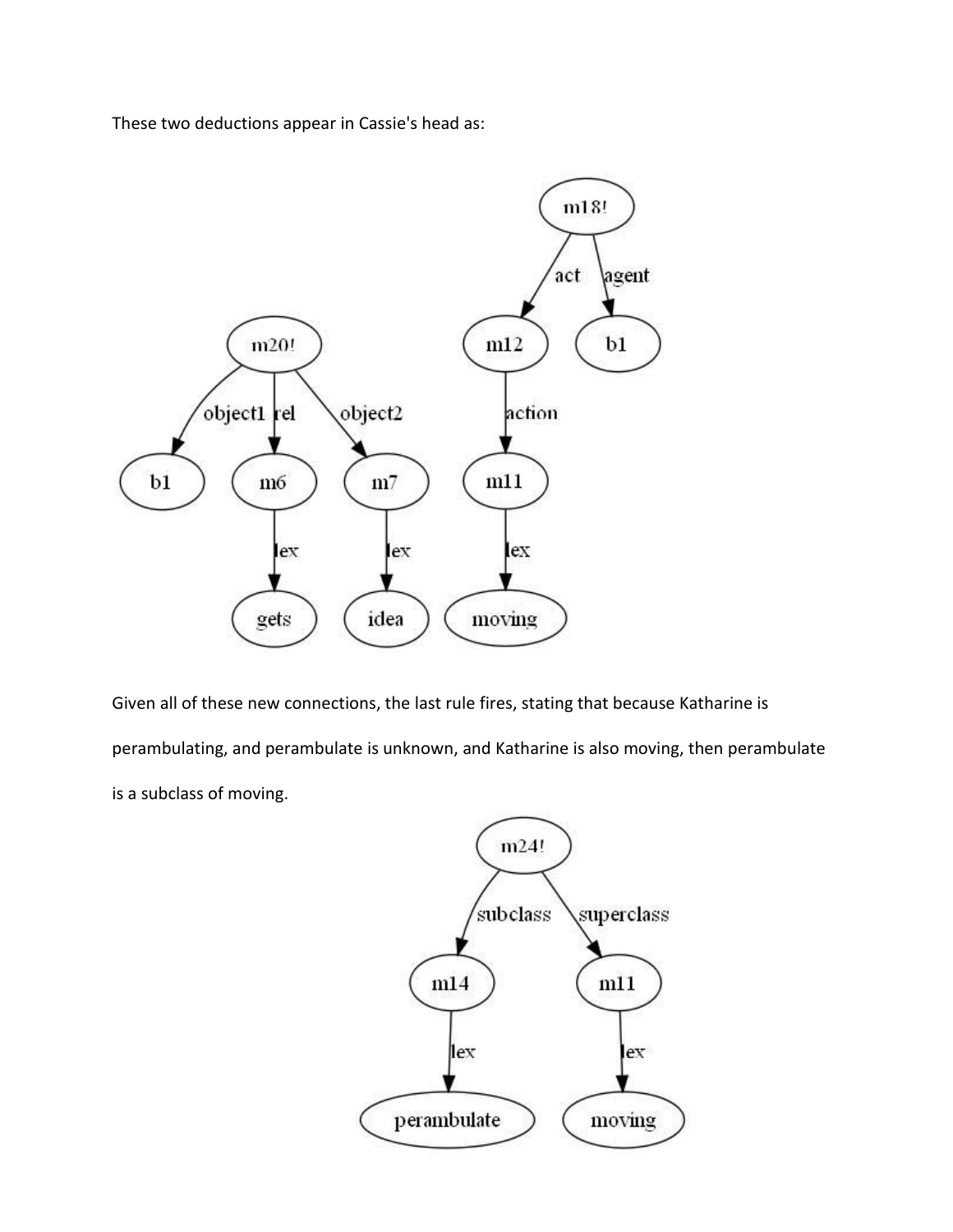When the entire network is drawn together, it looks like this:

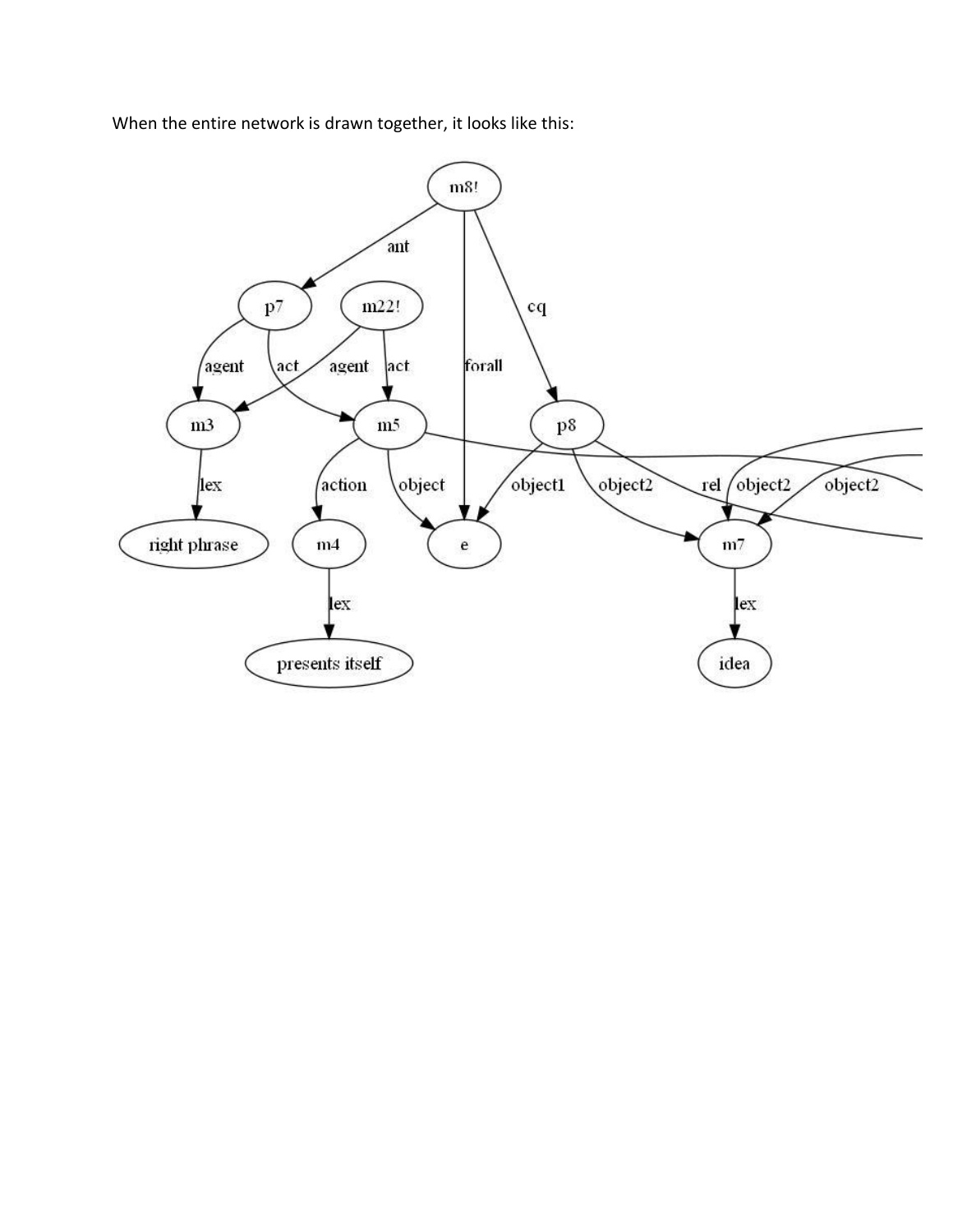